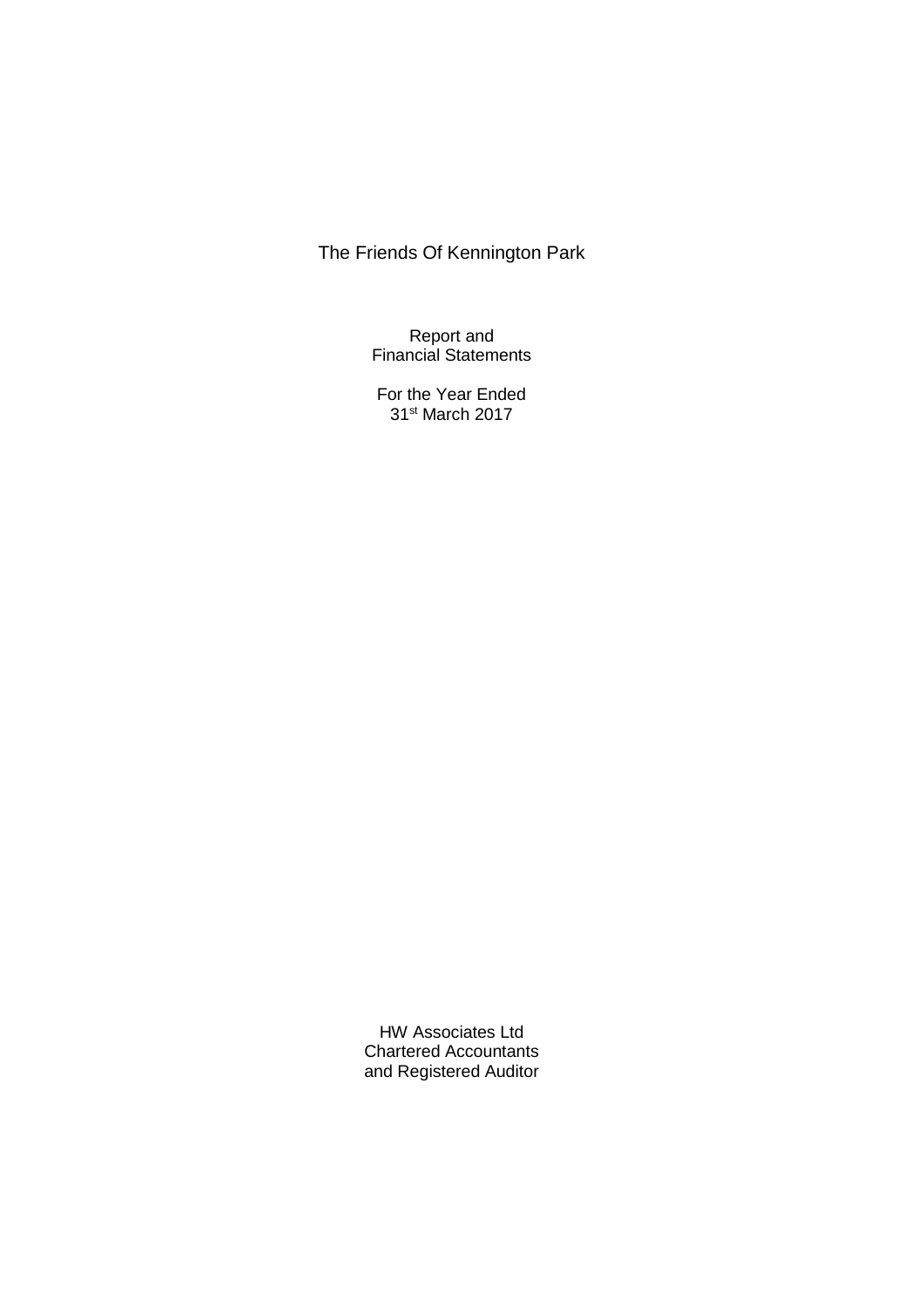### FINANCIAL STATEMENTS

For the year ended 31<sup>st</sup> March 2017

### CONTENTS PAGES

| Management Committee's Report            |   |
|------------------------------------------|---|
| Auditor's Report                         | 2 |
| <b>Balance Sheet</b>                     | 3 |
| <b>Statement of Financial Activities</b> | 4 |
| Detailed Income and Expenditure Report   | 5 |
| Notes to the Accounts                    | 6 |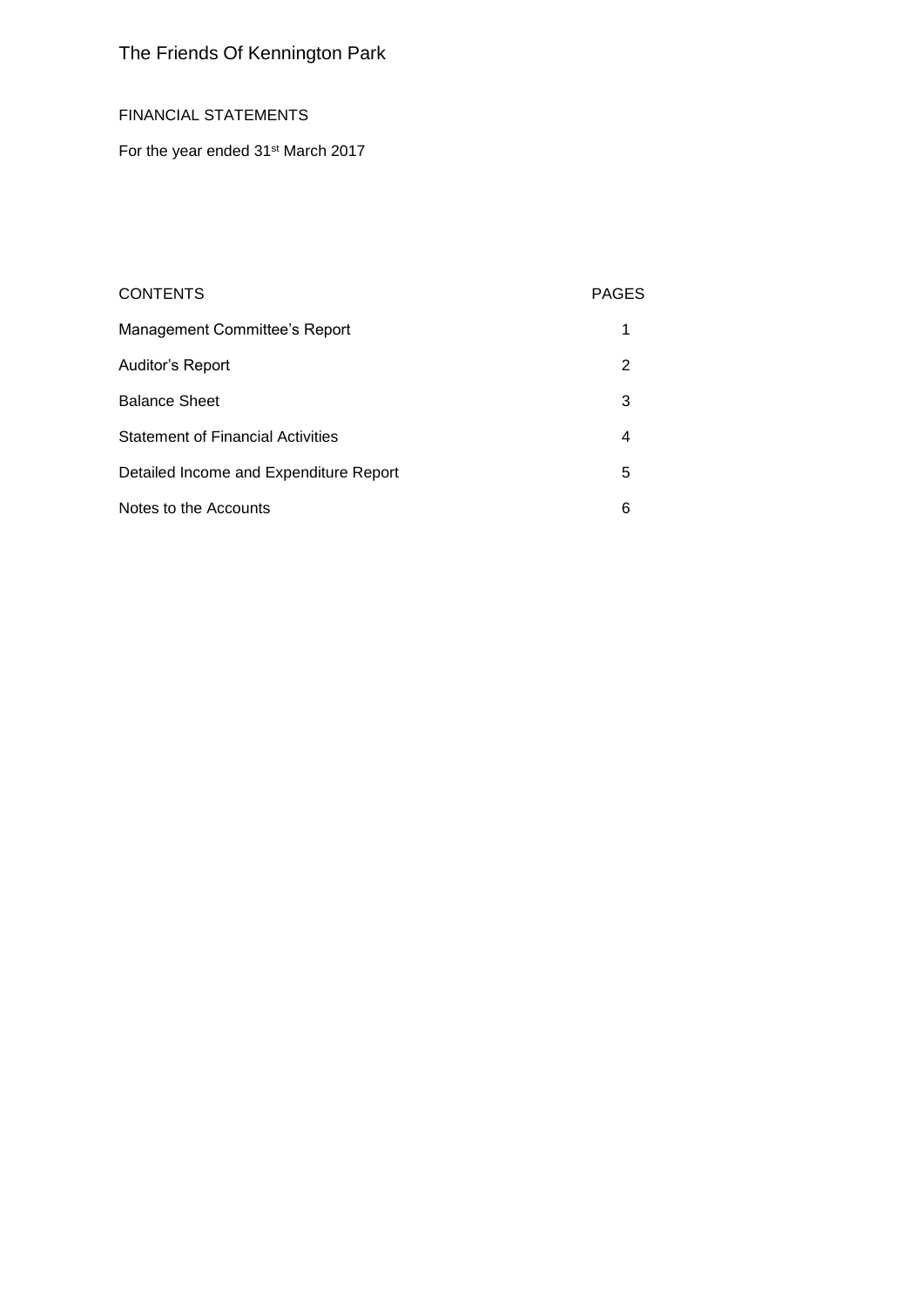### MANAGEMENT COMMITTEE REPORT

The Management Committee present their annual report with the financial statements of the organisation for the year ended 31<sup>st</sup> March 2017.

#### REFERENCE AND ADMINISTRATIVE DETAILS

The Friends of Kennington Park is a voluntary body. The address is Prince Consort Lodge, Kennington Park Place, London, SE11 4AS. The objects of the organisation are set out in the constitution:

- to protect, conserve and enhance Kennington Park as a place of freedom, recreation and enjoyment for the long-term benefit of all sections of the local community;
- to gather input from local people and representative groups so that the park may best serve the local community.

HM Revenue and Customs have accepted The Friends of Kennington Park as a charity for tax purposes under the reference XT26286 with effect from12 May 2008.

#### STRUCTURE, GOVERNANCE AND MANAGEMENT

The Friends of Kennington Park is managed by a management committee elected at the Annual General Meeting.

#### OBJECTIVES AND ACTIVITIES

- In consultation with Lambeth officers, the Friends continue to work to retain Green Flag status.
- The restoration of the Flower Garden funded by the Heritage Lottery Fund has been completed. The Friends successfully helped deliver an activity plan to promote the restoration and oversaw an evaluation of the project. Both activities also funded by the Heritage Lottery Fund.
- In the year, a grant of £530 was received from Winkworth Kennington to fund the production of an issue of Park Life.
- The Friends worked with Lambeth Council to help improve the park's infrastructure.
- The playground bus was replaced with the cost covered by donations raised. The work on the foundations of the bus was paid for by LB Lambeth's Environmental Impact Fund.

#### FINANCIAL REVIEW

Grants and the support of our donors and members have provided income of £13,205 (2016: £13,850). A deficit of £840 (2016: £483) was recorded. The Friends of Kennington Park apply this income to the promotion of their objectives. In the event that income exceeds expenditure such surplus is not distributed but is retained by the Friends for the promotion of these objectives. A statement of financial activities is set out on page 4. The deficit for the year had the effect of decreasing the retained surplus.

### STATEMENT OF MANAGEMENT COMMITTEES' RESPONSIBILITIES

The Management Committee is required to prepare financial statements for each accounting year which give a true and fair view of the state of affairs of the organisation as at the end of the financial year and of the Income & Expenditure for that year. In preparing those statements, the committee is required to:

- 1 Select the appropriate accounting policies and apply them consistently;<br>2 Make judgements and estimates that are reasonable and prudent:
- 2 Make judgements and estimates that are reasonable and prudent;
- State whether applicable accounting standards have been followed;
- 4 Prepare the financial statements on the going concern basis unless it is inappropriate to presume that the organisation will continue its activities.

The Management Committee members are responsible for ensuring that the organisation keeps accounting records which disclose with reasonable accuracy, the financial position of the organisation and which enable it to ensure the financial statements comply with the constitution of the organisation. They are also responsible for safeguarding the assets of the organisation by taking reasonable steps for the prevention and detection of fraud and other irregularities.

Approved by the Management Committee and signed on its behalf by:

Marietta Crichton Stuart (Chair) David Sellers (Treasurer) Dated 18 June 2017 **Dated 18 June 2017** 

……………………………. …………………………….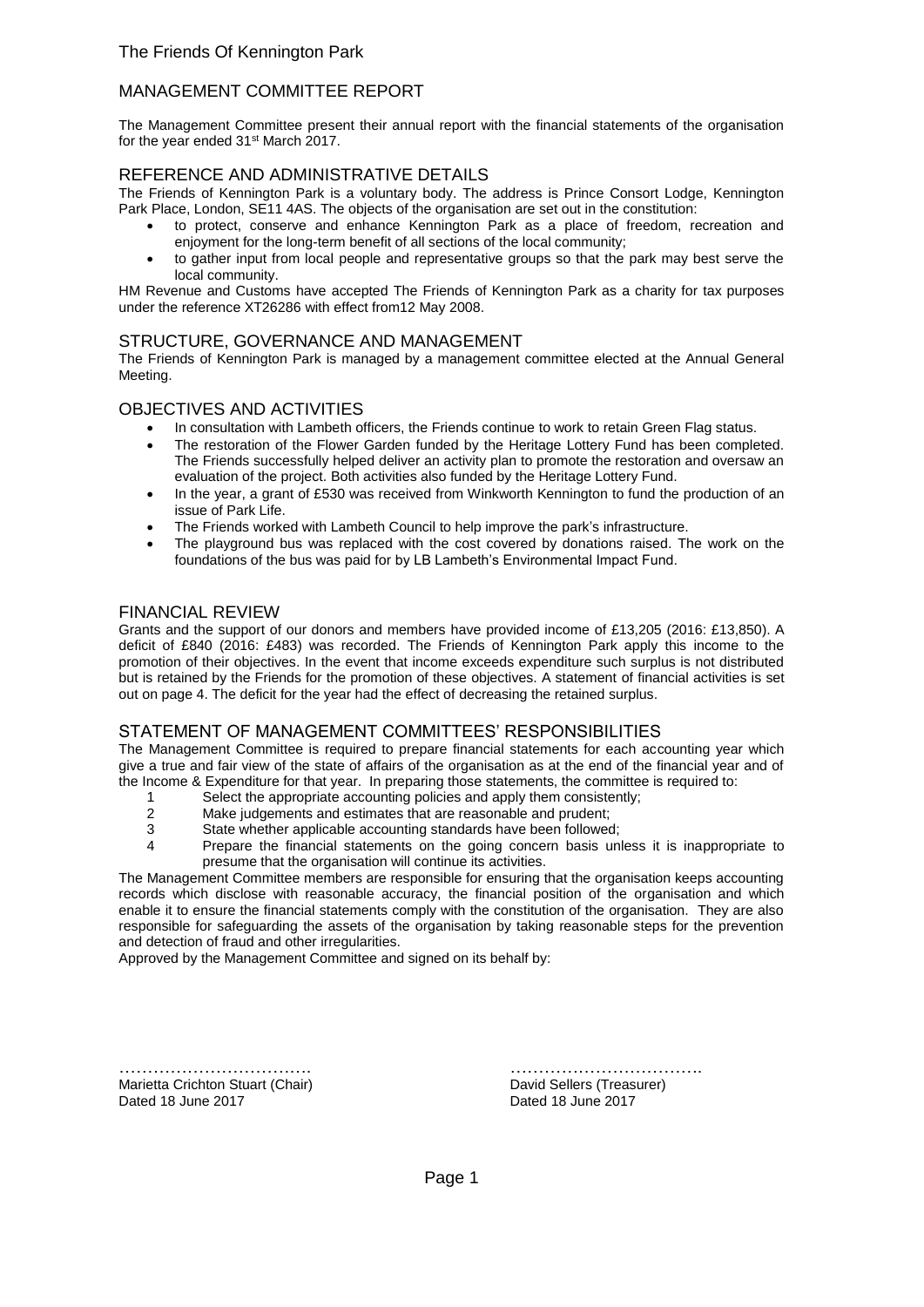#### INDEPENDENT AUDITOR'S REPORT

#### To The Members of The Friends of Kennington Park

#### FOR THE YEAR ENDED 31ST MARCH 2017

We have audited the financial statements of The Friends of Kennington Park for the year ended 31 March 2017 as set out on pages 3 to 6. These financial statements have been prepared in accordance with the accounting policies set out therein and the requirements of the Management Committee.

This report is made solely to the members, as a body, in accordance with the constitution of The Friends of Kennington Park. Our audit work has been undertaken so that we might state to the members those matters we are required to state to them in an auditor's report and for no other purpose. To the fullest extent permitted by law, we do not accept or assume responsibility to anyone other than the members as a body, for our audit work, for this report, or for the opinions we have formed.

#### **Respective responsibilities of Management Committee**

As described in the Statement of The Management Committee's Responsibilities the management committee are responsible for the preparation of the financial statements in accordance with the constitution.

Our responsibility is to audit the financial statements in accordance with relevant legal and regulatory requirements and International Standards on Auditing (UK and Ireland).

We report to you our opinion as to whether the financial statements give a true and fair view, the financial statements are properly prepared in accordance with the constitution and the information given in the management committees' report is consistent with the financial statements. We also report to you if, in our opinion, the management committee has not kept proper accounting records and if we have not received all the information and explanations we require for our audit.

#### **Basis of audit opinion**

We conducted our audit in accordance with International Standards on Auditing (UK and Ireland) issued by the Auditing Practices Board. An audit includes examination, on a test basis, of evidence relevant to the amounts and disclosures in the financial statements. It also includes an assessment of the significant estimates and judgments made by the management committee in the preparation of the financial statements, and of whether the accounting policies are appropriate to the group's circumstances, consistently applied and adequately disclosed.

We planned and performed out audit so as to obtain all the information and explanations which we considered necessary in order to provide us with sufficient evidence to give reasonable assurance that the financial statements are free from material misstatement, whether caused by fraud or other irregularity or error. In forming our opinion we also evaluated the overall adequacy of the presentation of information in the financial statements

#### **Opinion**

In our opinion:

- the financial statements give a true and fair view, in accordance with United Kingdom Generally Accepted Accounting Practice applicable to Smaller Entities, of the state of the affairs as at 31<sup>st</sup> March 2017.
- the information provided in the Management Committee Report is consistent with the financial statements.

HW Associates Ltd Chartered Accountants and Registered Auditors Portmill House Portmill Lane Hitchin Herts SG5 1DJ

18 June 2017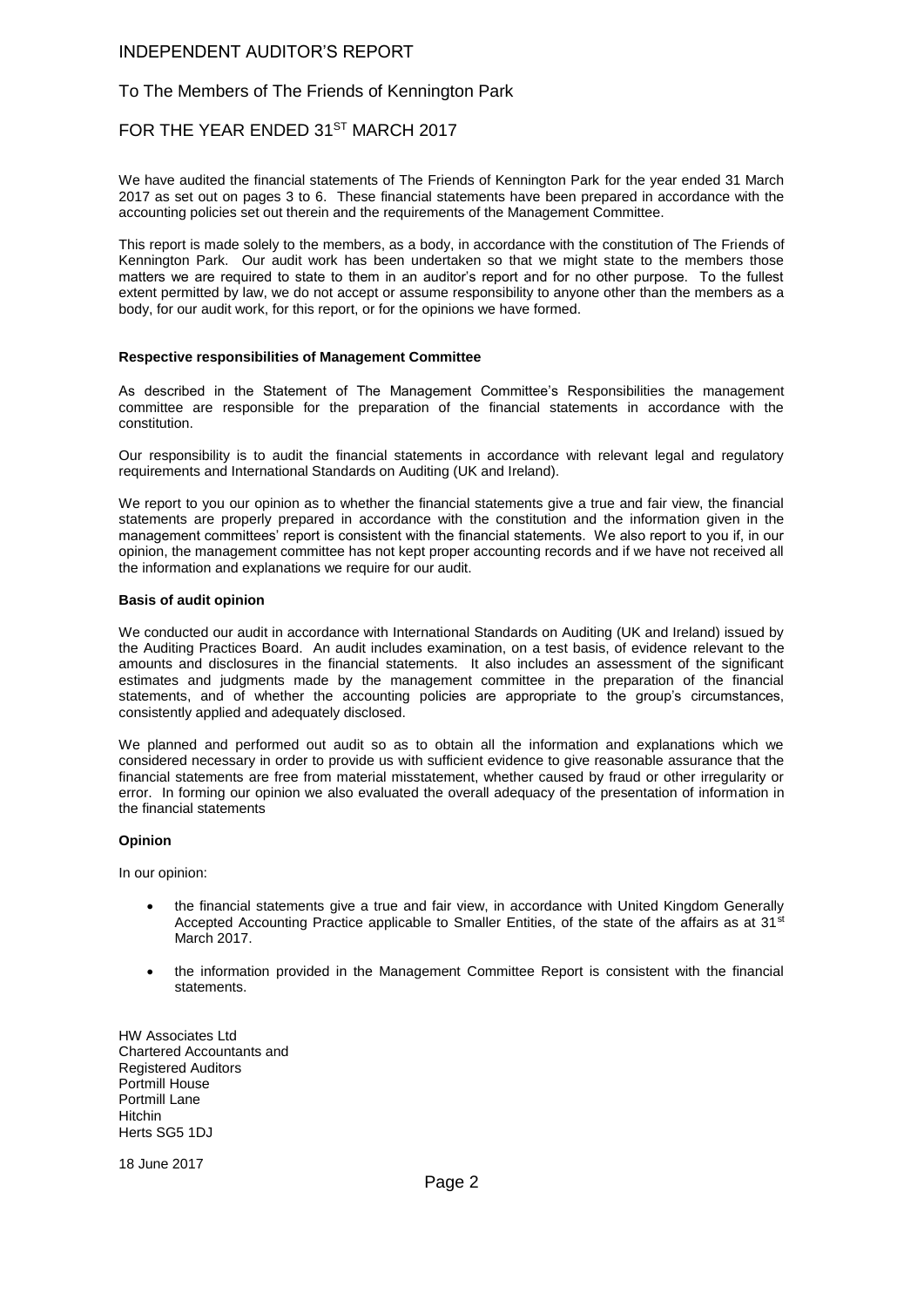### BALANCE SHEET AS AT 31 MARCH 2017

|                                                               | <b>NOTE</b>             |                           |        |                                   | 31-Mar<br>2016 |
|---------------------------------------------------------------|-------------------------|---------------------------|--------|-----------------------------------|----------------|
|                                                               |                         | £                         | £      | £                                 | £              |
| <b>CURRENT ASSETS</b>                                         |                         |                           |        |                                   |                |
| Cash at bank and in hand<br>Deposit Account<br><b>Debtors</b> |                         | 15,518<br>8,358<br>23,876 |        | 7,718<br>8,316<br>8,682<br>24,716 |                |
| <b>LESS CURRENT LIABILITIES</b>                               |                         |                           |        |                                   |                |
| Creditors (Amounts due within one year)                       | $\overline{2}$          | (504)                     |        | (504)                             |                |
| <b>NET CURRENT ASSETS</b>                                     |                         |                           | 23,372 |                                   | 24,212         |
| <b>TOTAL ASSETS</b>                                           |                         |                           | 23,372 |                                   | 24,212         |
| <b>RESERVES</b>                                               |                         |                           |        |                                   |                |
| <b>Restricted funds</b><br><b>General Funds</b>               | $\overline{\mathbf{4}}$ | 13,422<br>9,950           | 23,372 | 13,373<br>10,839                  | 24,212         |

The Financial Statements were approved by the Board of Management on 18 June 2017

Marietta Crichton Stuart **David Sellers** David Sellers Chair **Chair** Treasurer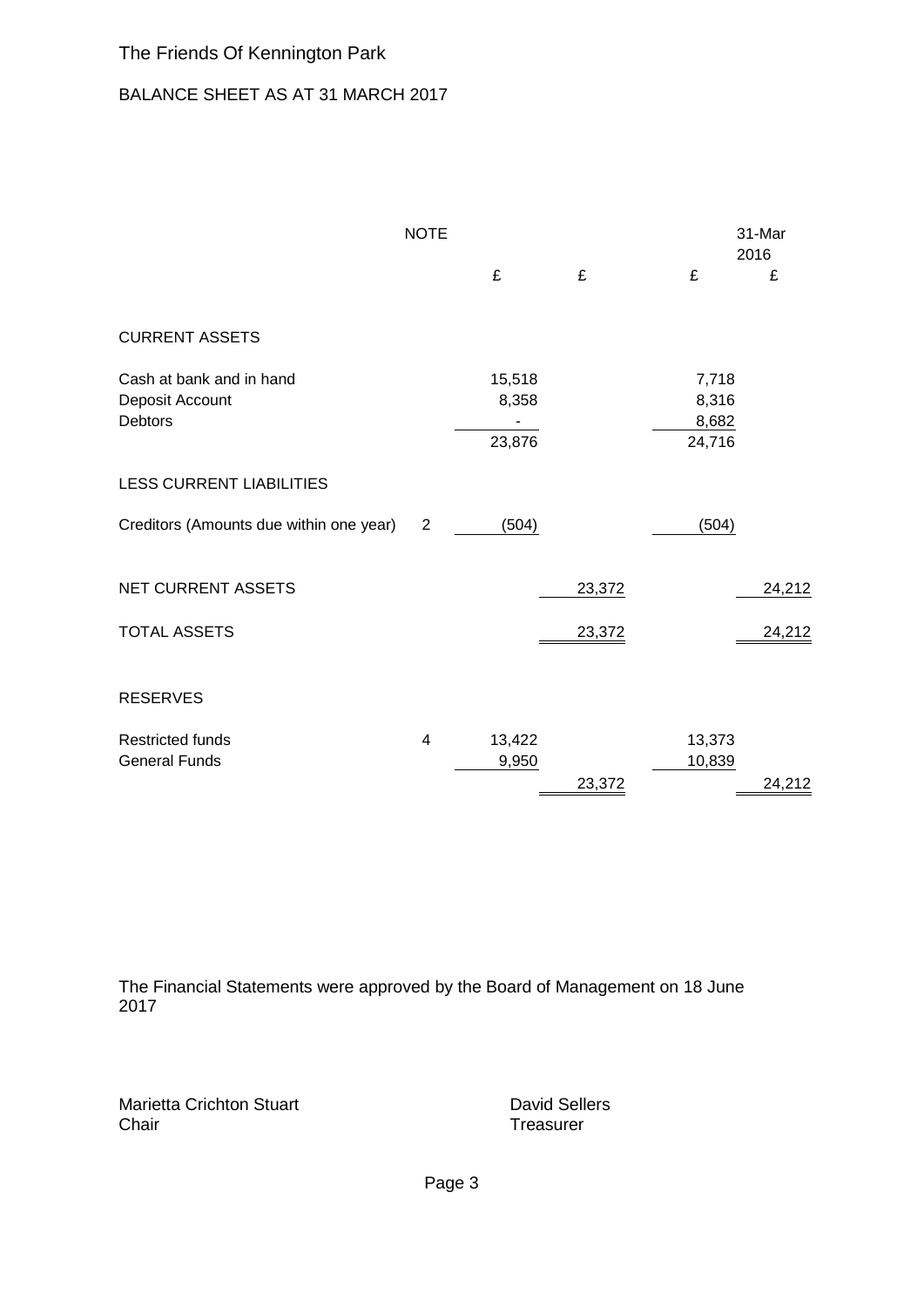### STATEMENT OF FINANCIAL ACTIVITIES

### FOR THE YEAR FROM 1 APRIL 2016 to 31 MARCH 2017

| forward at 31st March 2017          |              | 9,950   | 13,422         | 23,372         | 24,212         |
|-------------------------------------|--------------|---------|----------------|----------------|----------------|
| <b>Fund balances carried</b>        |              |         |                |                |                |
| forward at 1st April 2016           |              | 10,839  | 13,373         | 24,212         | 24,695         |
| <b>Fund balances brought</b>        |              |         |                |                |                |
| Net (outgoing)/incoming resources   |              | (889)   | 49             | (840)          | (483)          |
| Total resources expended            |              | 2,611   | 11,434         | 14,045         | 14,333         |
| Management and administration       |              | 2,545   |                | 2,545          | 2,054          |
| Fund raising and publicity          |              |         | 1,035          | 1,035          | 787            |
| Direct charitable expenditure       |              | 66      | 10,399         | 10,465         | 11,492         |
| <b>RESOURCES EXPENDED</b>           |              |         |                |                |                |
| Total incoming resources            |              | 1,722   | 11,483         | 13,205         | 13,850         |
| Interest received                   |              | 42      |                | 42             | 31             |
| Cards and pamphlets                 |              | 10      |                | 10             |                |
| Membership subscriptions            |              | 538     |                | 538            | 545            |
| Grants received                     | 3            | 1,132   | 2,580<br>8,903 | 3,712<br>8,903 | 4,112<br>9,162 |
| <b>INCOME</b><br>Donations received |              |         |                |                |                |
|                                     | <b>NOTES</b> | £       | £              |                | £              |
|                                     |              | Funds   | Funds          | Funds          | 2015           |
|                                     |              | General | Restricted     | Total          | Funds          |
|                                     |              |         |                |                | Total          |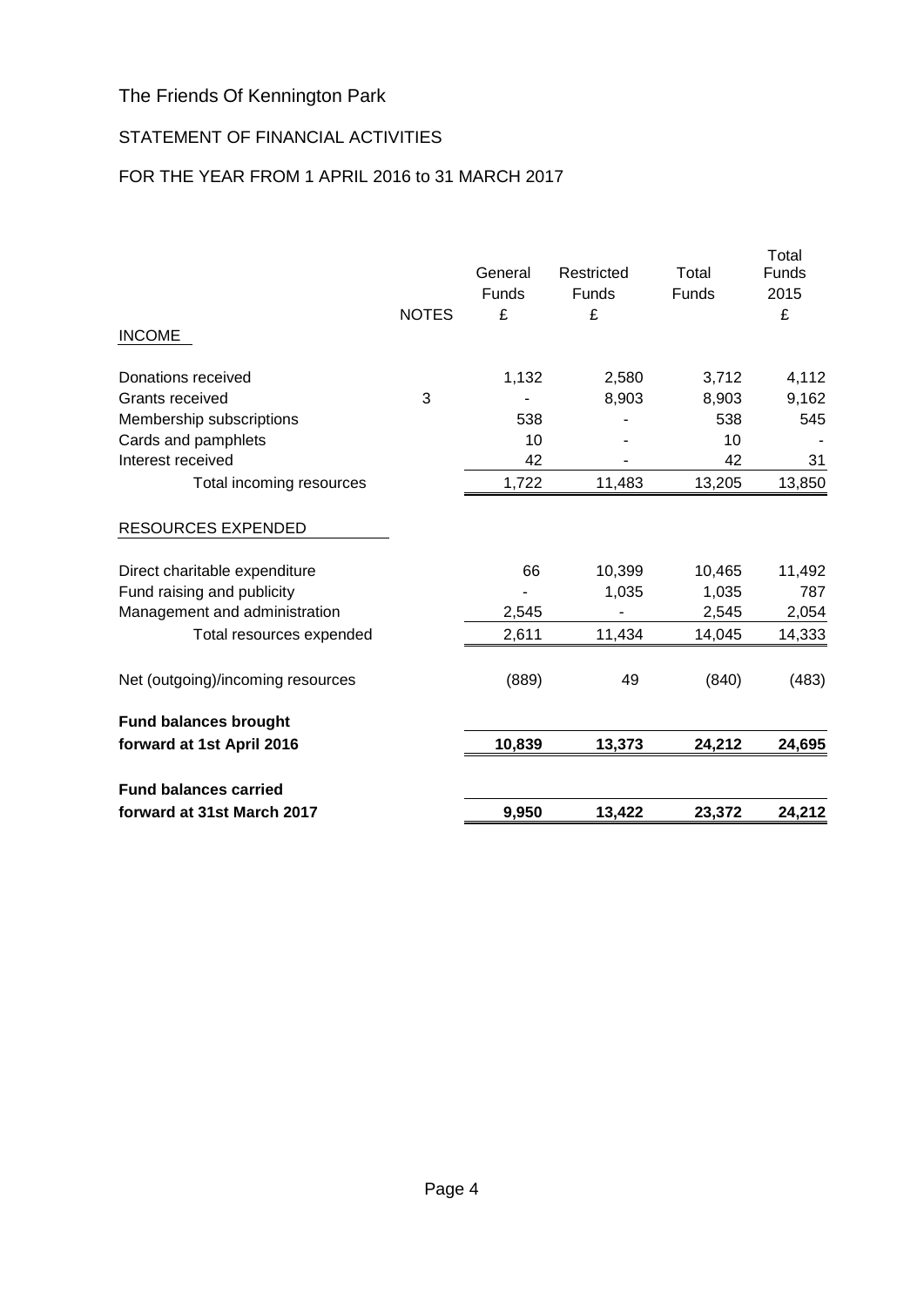### INCOME AND EXPENDITURE ACCOUNT

### FOR THE YEAR FROM 1 APRIL 2016 to 31 MARCH 2017

|                                          | 2017  |          | 2016  |           |
|------------------------------------------|-------|----------|-------|-----------|
|                                          | £     | £        | £     | £         |
| <b>INCOME</b>                            |       |          |       |           |
| Membership subscriptions                 | 538   |          | 545   |           |
| Donations                                | 3,712 |          | 4,112 |           |
| LB Lambeth EIF                           | 1,645 |          | 3,553 |           |
| Flower Garden Activity Plan              | 6,728 |          | 2,129 |           |
| Winkworth Kennington                     | 530   |          | 480   |           |
| Sport England: Football Storage          |       |          | 3,000 |           |
| Income from cards and pamphlets          | 10    |          |       |           |
| <b>Bank Interest</b>                     | 42    |          | 31    |           |
|                                          |       | 13,205   |       | 13,850    |
| LESS GENERAL EXPENDITURE                 |       |          |       |           |
| Management & Administration              | 1,884 |          | 1,477 |           |
| <b>Fundraising and Development</b>       |       |          |       |           |
| Publicity                                | 1,011 |          | 787   |           |
| <b>Printing Postage &amp; Stationery</b> | 149   |          | 19    |           |
| <b>Accountancy Fees</b>                  | 504   |          | 504   |           |
| <b>Basketball Screen</b>                 | 250   |          | 1,650 |           |
| Playground bus                           | 3,650 |          |       |           |
| Repair to White container                |       |          | 1,503 |           |
| Flower Garden Activity Plan              | 1,973 |          | 2,129 |           |
| Flower Garden Project Evaluation         | 3,906 |          |       |           |
| Football storage                         | 90    |          | 3,310 |           |
| Planting                                 | 66    |          |       |           |
| Park Life                                | 530   |          | 480   |           |
| <b>Sundial Commission</b>                |       |          | 2,420 |           |
| Bank Charges and Interest                | 32    |          | 54    |           |
|                                          |       | (14,045) |       | (14, 333) |
| DEFICIT FOR THE YEAR                     |       | (840)    |       | (483)     |